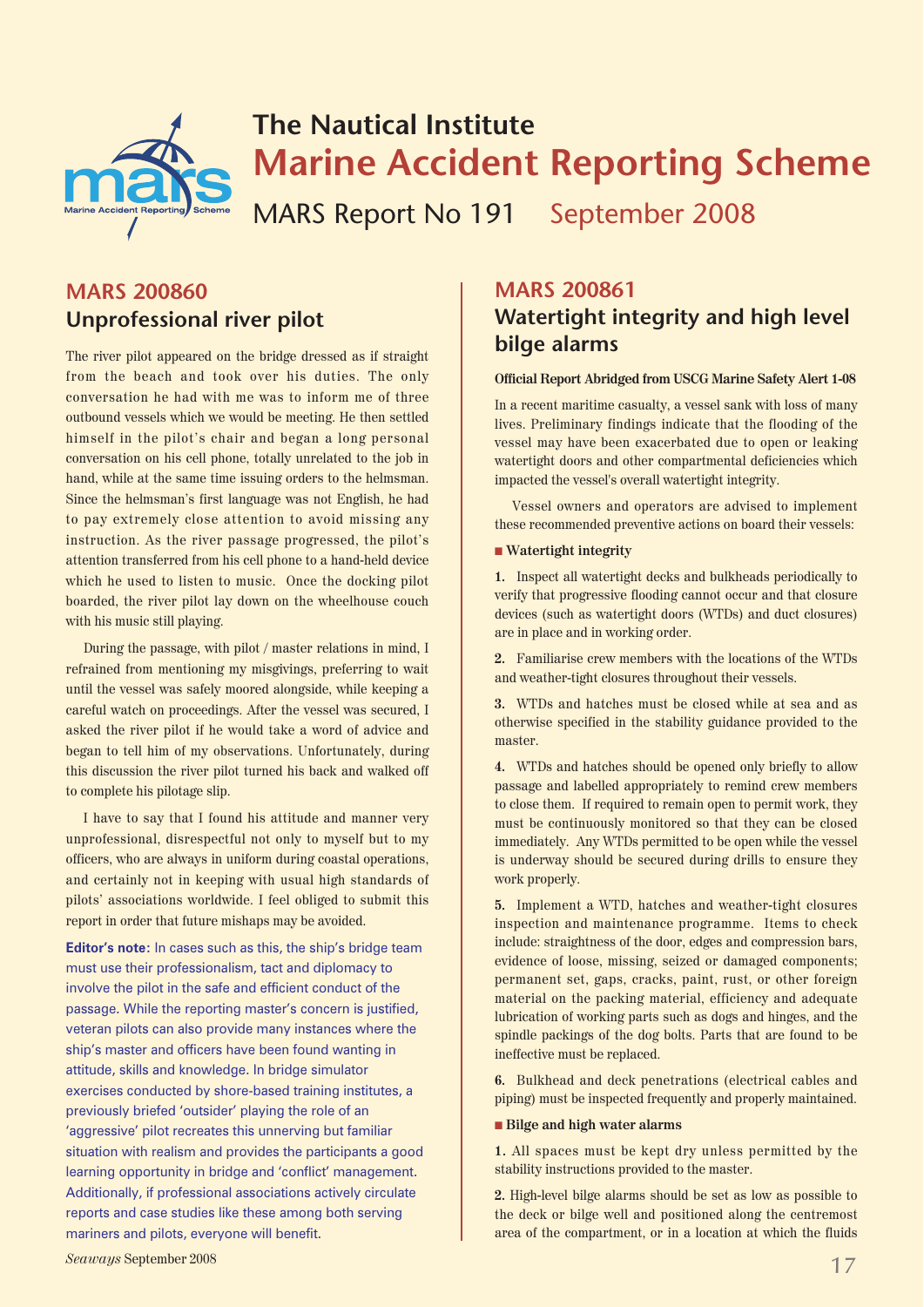will gravitate to first. In areas where bilge water routinely accumulates, the bilge high-level alarms should be placed just above the point where, under normal working conditions, the accumulation would be pumped to a holding tank, overboard, or through an oily water separation system if required. Alarms may be fitted with short time delays to prevent nuisance alarms caused by the rolling and pitching of the vessel.

**3.** Provide all the means necessary to ensure leakages stemming from machinery, equipment and other components are kept to a minimum at all times in accordance with good marine practice.

**Editor's note:** Hinged closures such as doors and trunk lids should also be tested for play by manually rocking them in the open position. Excessive play indicates ovality of the hinge hole, which may cause poor alignment, leading to insufficient sealing even after full tightening of the dogs.

## **MARS 200862 Lamellar tear in ballast hold**

A 10-month-old capesize bulk carrier had done only four ballast voyages since delivery. During these voyages, there was evidence of seepage of ballast water from ballast hold no. 3 into cargo hold no. 4. The location of the 'leak' appeared to be at the connection between the corrugated bulkhead between holds 3 and 4 and the lower stool, centred about four metres to port of the centre-line. Dye penetrant tests did not reveal a crack in the weld, nevertheless, the management instructed the ship's staff to gouge the weld for about two – three metres and reweld the connection.

The ship's stability manual specifically required the filling of the ballast hold before proceeding to sea without cargo and prohibited its deballasting during navigation. Furthermore, filling and emptying of ballast in this hold required a minimum of eight to 10 hours. This precluded the repair operations from being carried out during the ballast voyage. Hence, access to this area was only possible for about two or three hours every voyage, towards the end of cargo discharge in holds three and four, when stevedores would be involved in clearing out the remnants of the cargo and ship's staff would be cleaning and preparing hold no. 3 for ballasting.

During the first change of master, with the ship about six months old, the relieving master was verbally informed of the situation and told that two previous attempts in gouging and rewelding in the location had failed to rectify the defect. The management advised the new master to continue with the same repair strategy of gouging and rewelding the connection.

Overcoming difficulties in obtaining hot work permits at the next two discharge terminals, the new master arranged for two more repeats of gouging and rewelding, this time, stationing an observer inside the lower stool space before and during the process. No trace of water was seen in this space but after rewelding and ballasting hold no. 3, water was again observed to leak into hold no. 4.

As far as the ship's staff could discern, the company had not informed the flag administration or the classification society of this defect. Furthermore, despite the defect apparently having been noticed within a few months of delivery, there was also no evidence on board of the managers having submitted a guarantee claim against the shipbuilder for this defect.

While the last repair attempt was in progress in a discharge port, a port-state control team boarded for the ship's maiden inspection in that memorandum region. The officers became curious, seeing the electric welding cable leading from the engine room along the upper deck, and followed it to the hot work site in hold no. 4. On learning from the ship's staff about the defect, they informed the classification society. A class surveyor soon boarded and after a brief inspection, diagnosed the problem as a lamellar tear in the lower stool plate and imposed a condition of class. He expressed his strong disapproval of the repair attempts by ship's staff without consulting class.

Unfortunately, in the eyes of the misguided management, the master was declared to be 'inefficient' in not getting the defect rectified and, after being 'reprimanded' for informing class and also 'accepting' a condition of class, was relieved of his command at the next port.



▲ 1. Side elevation of typical ballast hold showing how lamellar tear is caused



▲ 2. Close up of typical fillet welded joint at connection of hold transverse bulkhead and lower stool top plate



▲ 3. Cross-section of a typical lamellar tear showing 'porous' strata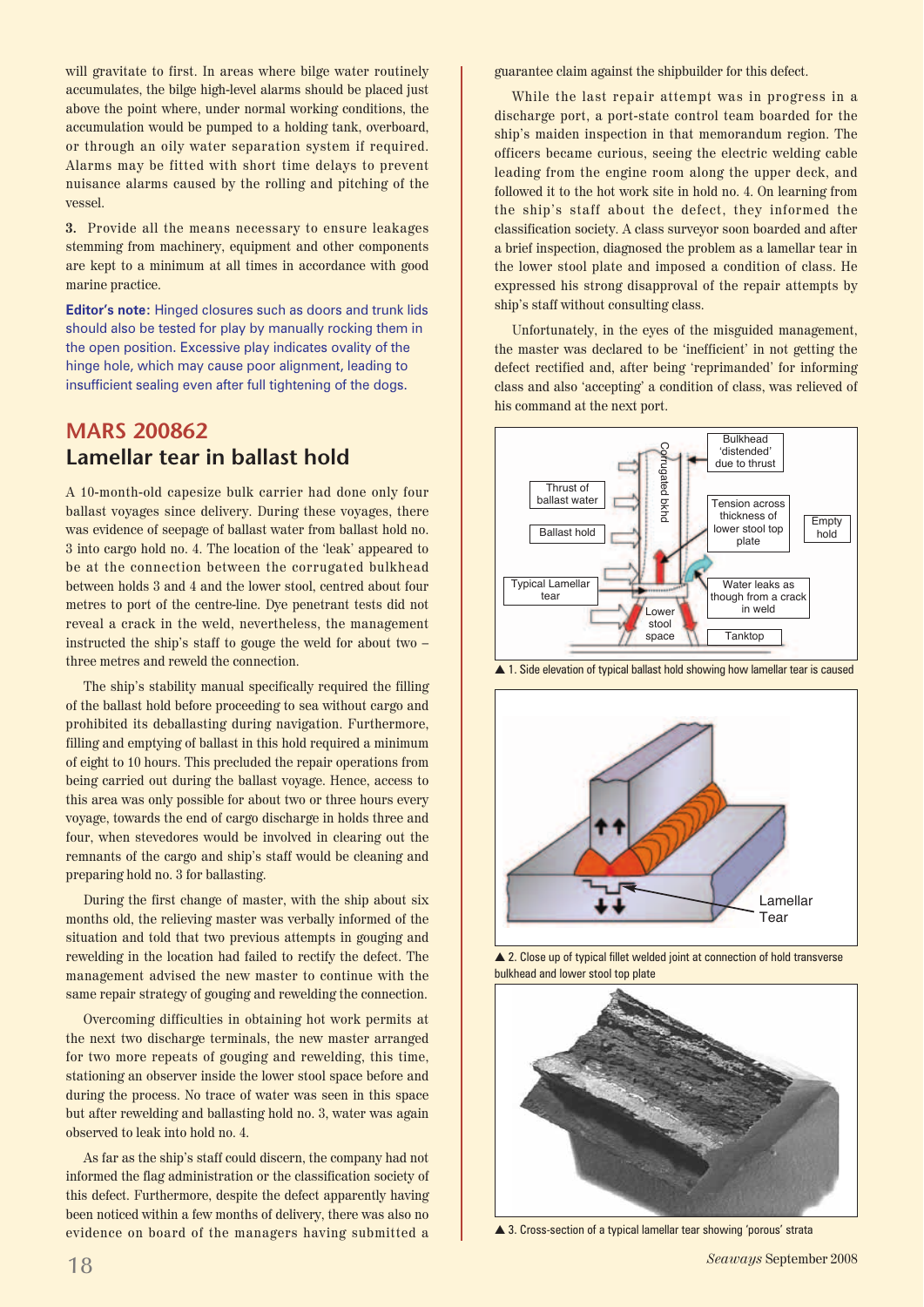#### **Lessons learned**

**1.** A lamellar tear must be suspected whenever there is leak through a plate and traditional methods do not detect a crack. Ultrasound is more reliable than x-rays in their detection.

**2.** The tear normally exists within the thickness of the plate and so will not normally be visible on the surface.

3. Locations where a plate is subject to high tensile forces across the thickness (not along the longitudinal axis) are particularly prone to lamellar tears. Hence, fillet joints are susceptible, whereas butt joints never have this problem.

**4.** The problem may be exacerbated by poor material, design, construction, increased plate thickness.

**5.** In a large bulk carrier's ballast hold, the head of water exerts a very large force on only one side of the bulkhead, and causes a tensile force across the thickness of the lower stool top plate. This can only be countered by adequate scantlings of the bulkhead and proper design of its joints.

**6.** The administration and classification society must be informed immediately whenever a structural defect is discovered and repairs must be only carried out with and under class supervision.

**7.** Solas and Marpol regulations require masters to inform the nearest coastal and port state authorities of any defect on the vessel that may affect her safety, structural integrity, navigation and impact on the environment.

## **MARS 200863 Oil spill from ruptured piping**

On one of our vessels, the main bunker line was integral with a crossover line connecting the port and starboard manifolds, and the main riser branched off from near the centre line via a deck penetration, leading to the tank branch lines. A permanent chequered plate catwalk was fitted over this crossover line and due to difficulty of access, the ship's staff was not aware that the pipe was severely thinned and wasted due to corrosion.

While taking bunkers, the pipe ruptured under pressure and resulted in a minor oil spill on deck. Prompt action by the bunkering team averted the escape of oil overboard.

#### **Editor's note:**

**1.** All piping, especially oil lines, are required to be at least visually examined during annual safety construction (SAFCON) and international oil pollution prevention (IOPP) surveys.

**2.** In the above vessel, this would have required the removal of the catwalk plates for proper access and examination.

**3.** If the layout or other fittings makes it impossible or difficult for pipework to be closely examined and properly maintained, permanent alterations may be necessary with the prior approval of administration/ classification society.

**4.** Bunker lines must be pneumatically pressure-tested at least annually and records maintained.

**5.** In older vessels, it may be advisable to arrange for the regular monitoring of the wall thickness of exposed pipework and renewal of thinned sections.

## **MARS 200864 Steering motors wetted by sea water**

Our container ship (24 years old) was approaching her planned anchor position and at the appropriate position, the main engine was ordered astern to create the required sternway. The fire pump was in operation to provide cooling water for the windlass hydraulic drive system. In the steering gear room, a branch sea-water line was led athwartships along the deckhead, traversing over the steering motors, to a hydrant valve.

Due to the hull vibrations normally generated while the propeller is going astern, which on this ship were particularly strong in the stern area, a large leak suddenly developed and sea water from the pressurised fire line sprayed on to the running steering pump motors. The engineers on manoeuvring duty in the engine room responded promptly to a 'low insulation' alarm and upon seeing the sea-water leak in the steering gear room, immediately turned off the electrical power to the motors and informed the bridge.

Fortunately, by this time, the ship was safely anchored and the sudden stoppage of the steering system was not of any consequence. This incident could have resulted in a very serious casualty if it had occurred while navigating in confined and congested waters.

The electrical motors and components were successfully cleaned out with solvents, dried out and made fully operational in the anchorage by ship's staff without incurring any delay to the vessel's schedule.

#### **Root cause/contributory factors**

**1.** Incorrect layout of sea-water piping directly over steering pump electrical motors;

**2.** Unknown to the ship's staff, due to age and vibrationinduced chafing, sections of the pipe had become very thinned under the U-clamps, and finally gave way under operating pressure.

#### **Lessons learned**

**1.** Ship operators and staff must take every opportunity to appraise the layout of piping critically, especially those that can have serious or untoward consequences (oil lines near high-temperature installations, water lines near electrical installations, bilge / ballast lines through cargo spaces etc). If deficiencies are noted, the company must be informed with a near miss or dangerous occurrence report under the ISM Code and appropriate corrective steps, in consultation with administration / classification society, must be taken.

**2.** The condition of piping must be regularly assessed, particularly under clamps and in locations with restricted access, and pipe sections renewed if excessively thinned or worn.

**3.** Fastenings must be regularly checked and tightened and, if practicable, suitable padding material must be inserted between pipe and securing arrangement.